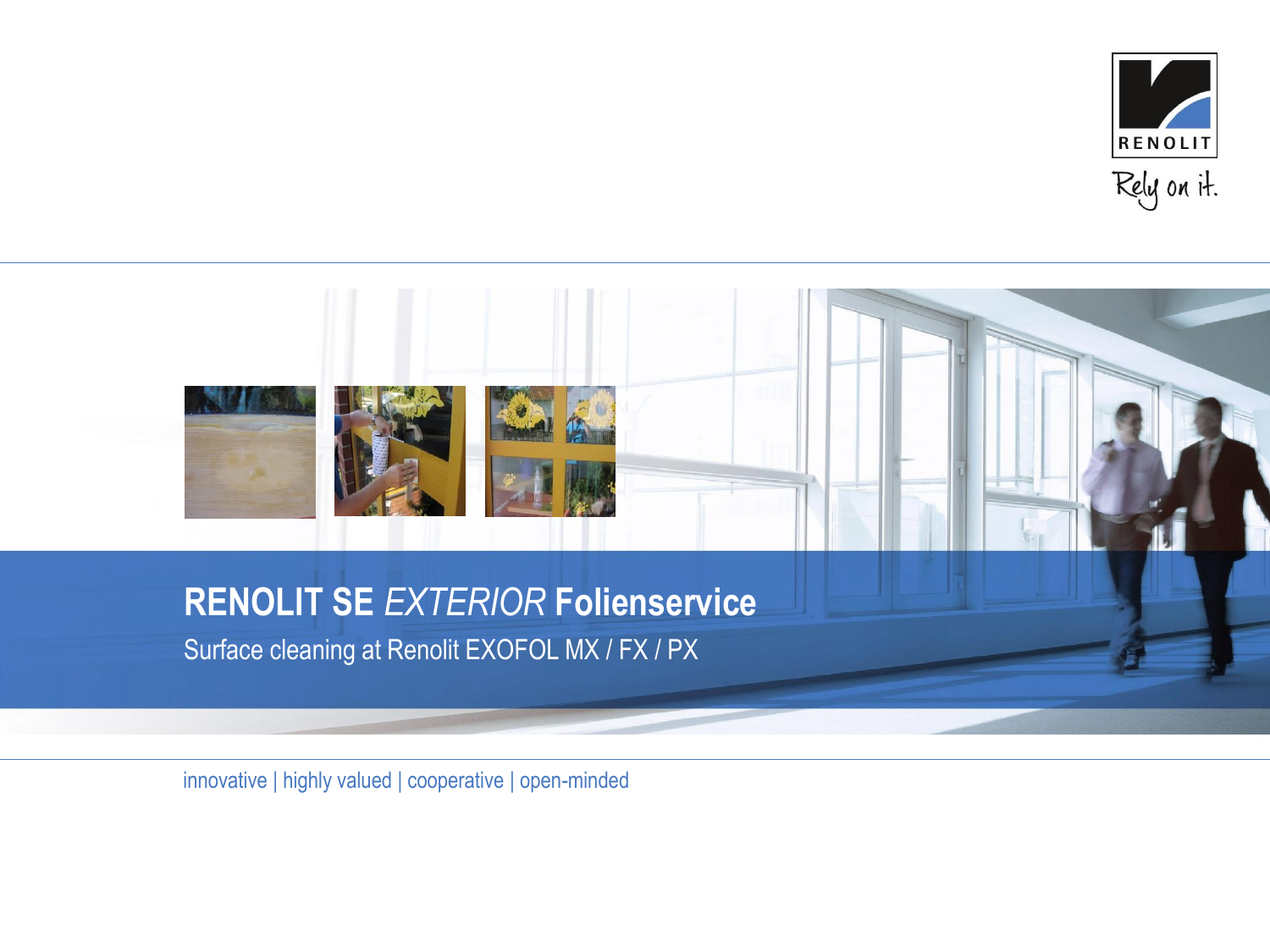# **RENOLIT** *EXTERIOR* Folienservice Surface cleaning / water & soap



Use commercial soap for cleaning

Do not use aggressive / solvates cleaner!

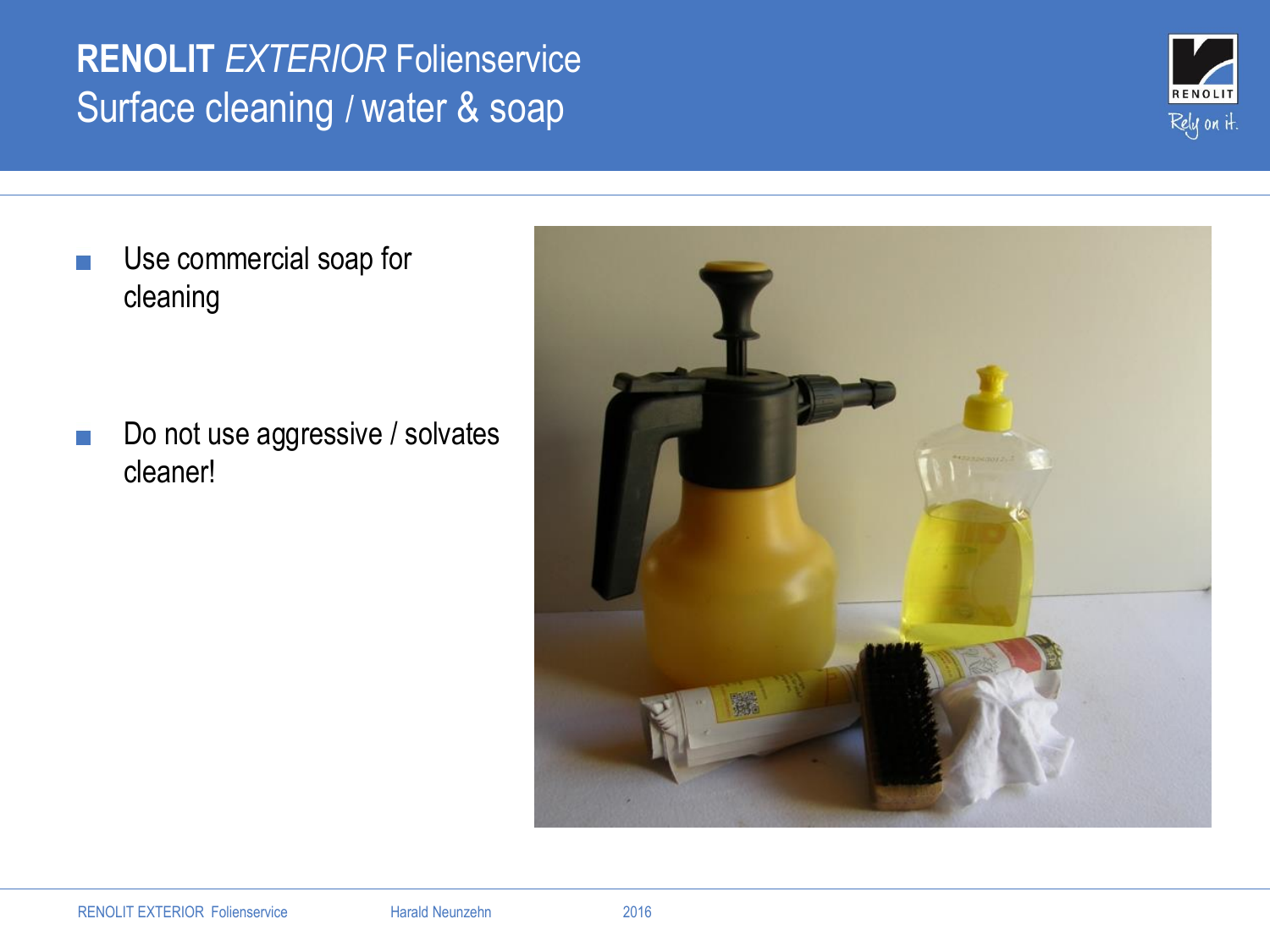#### **RENOLIT** *EXTERIOR* Folienservice **Contamination**

Cleaning possible with: Cement / tile cement / mineral plasters / Facade color

No cleaning possible with PU foam and various synthetic resin plasters



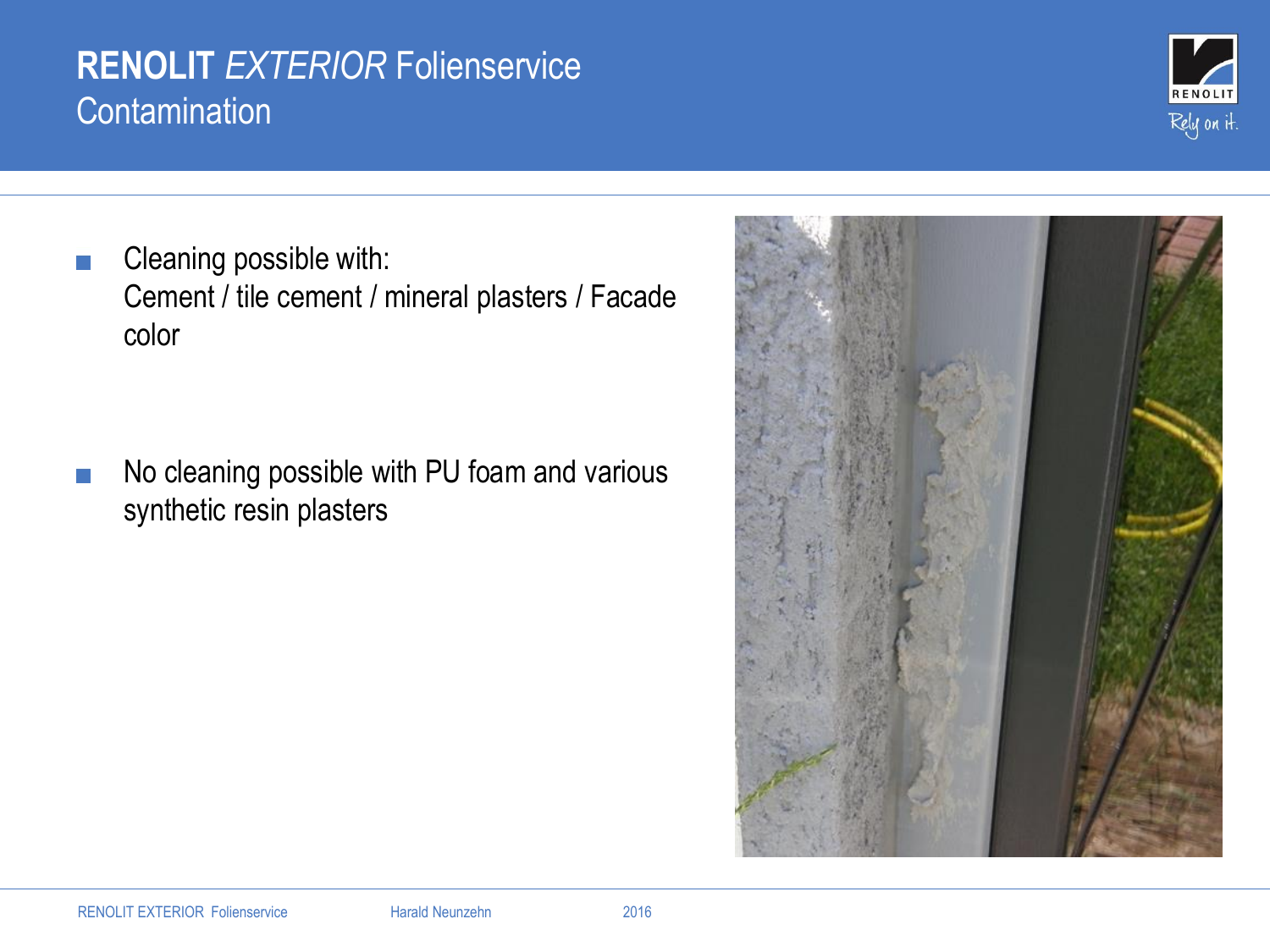# **RENOLIT** *EXTERIOR* Folienservice Surface washing



No abrasive particles are rubbed on the surface

First rinse with hot tap water

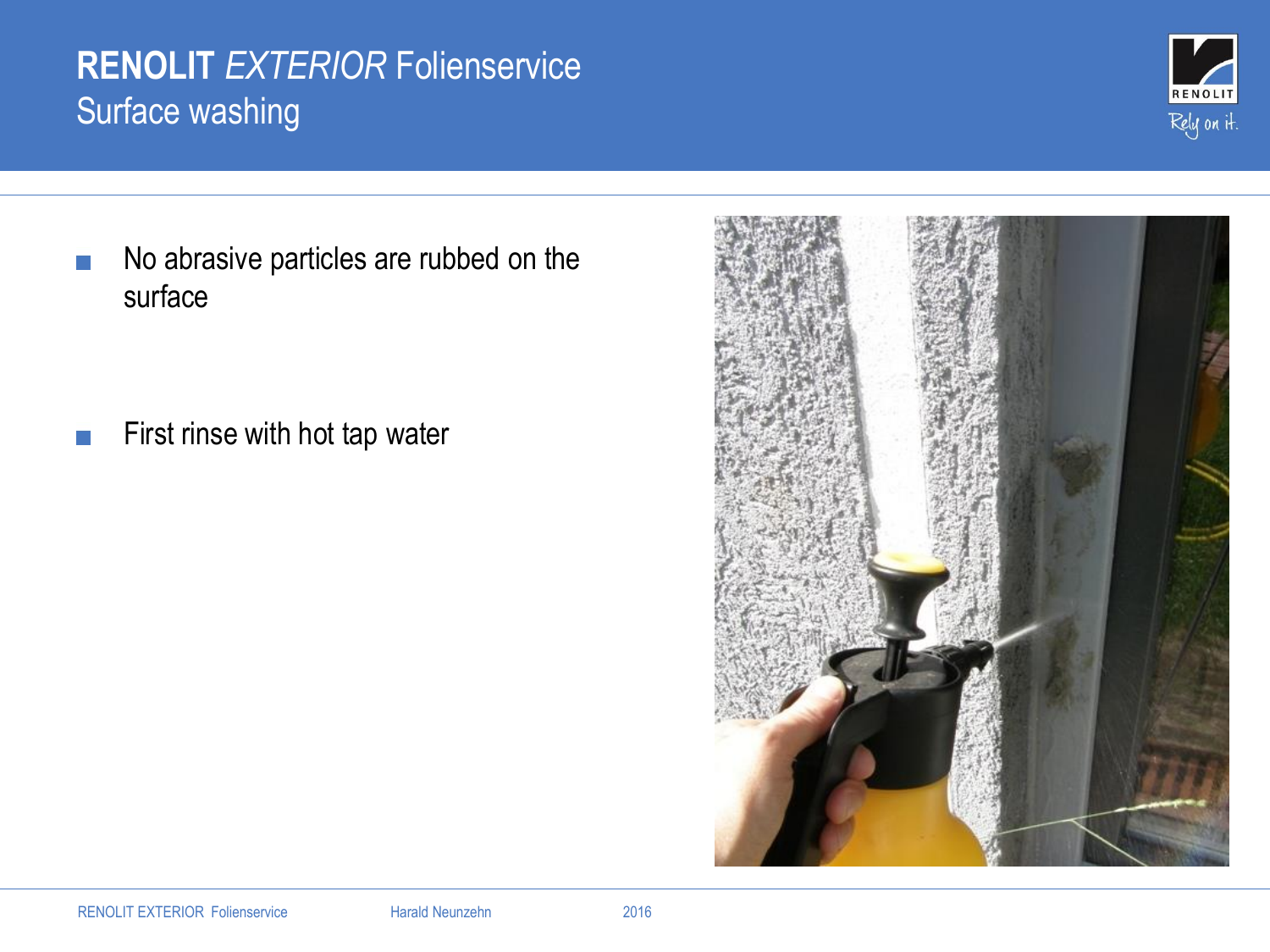# **RENOLIT** *EXTERIOR* Folienservice **Cleaning**





Apply Commercial soap by hand $\mathcal{C}^{\mathcal{A}}$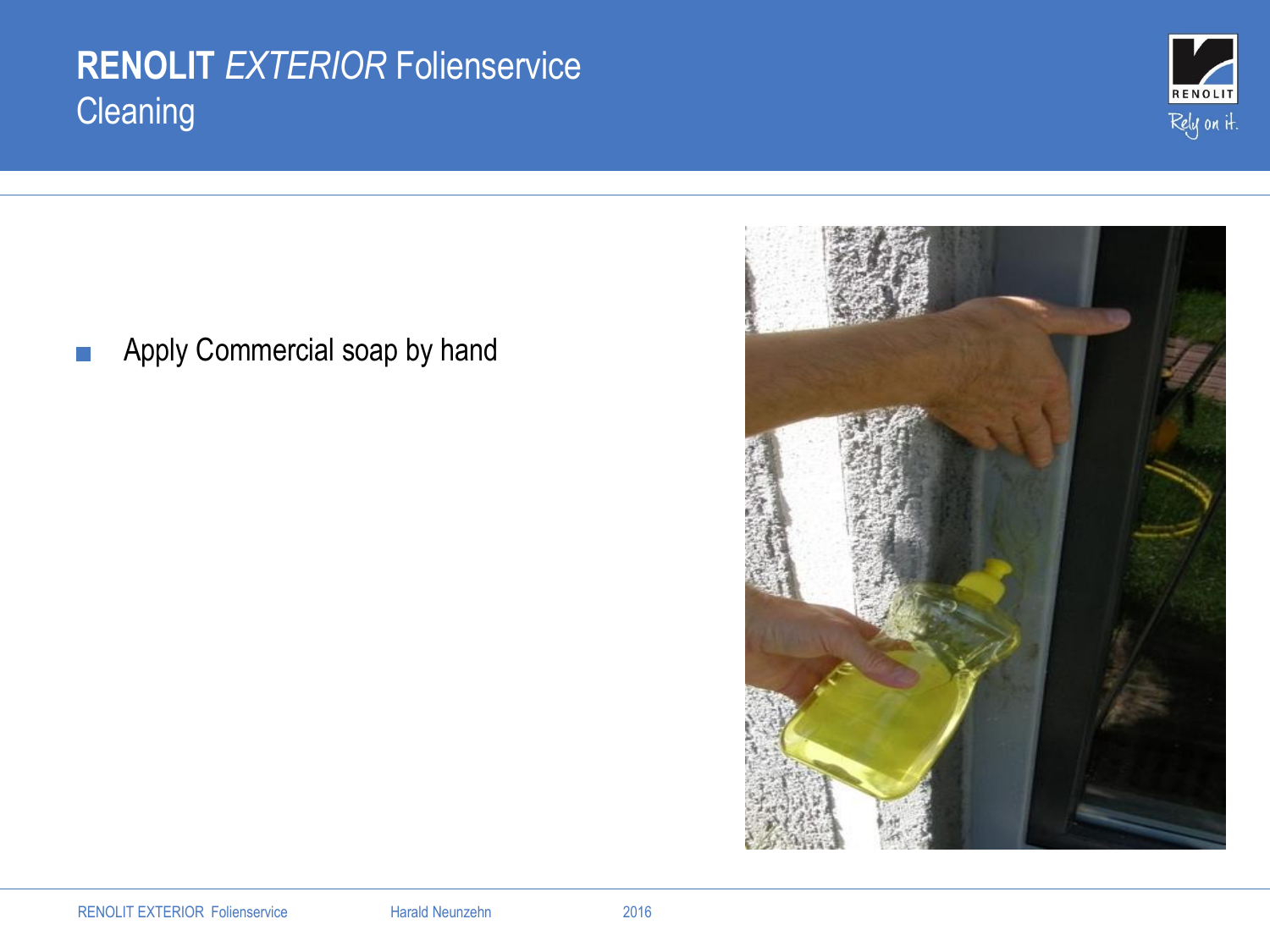#### **RENOLIT** *EXTERIOR* Folienservice Soak contamination

Wet paper lay on the film

approximately. 5 min. leave on

several times spray the surface with hot tap water



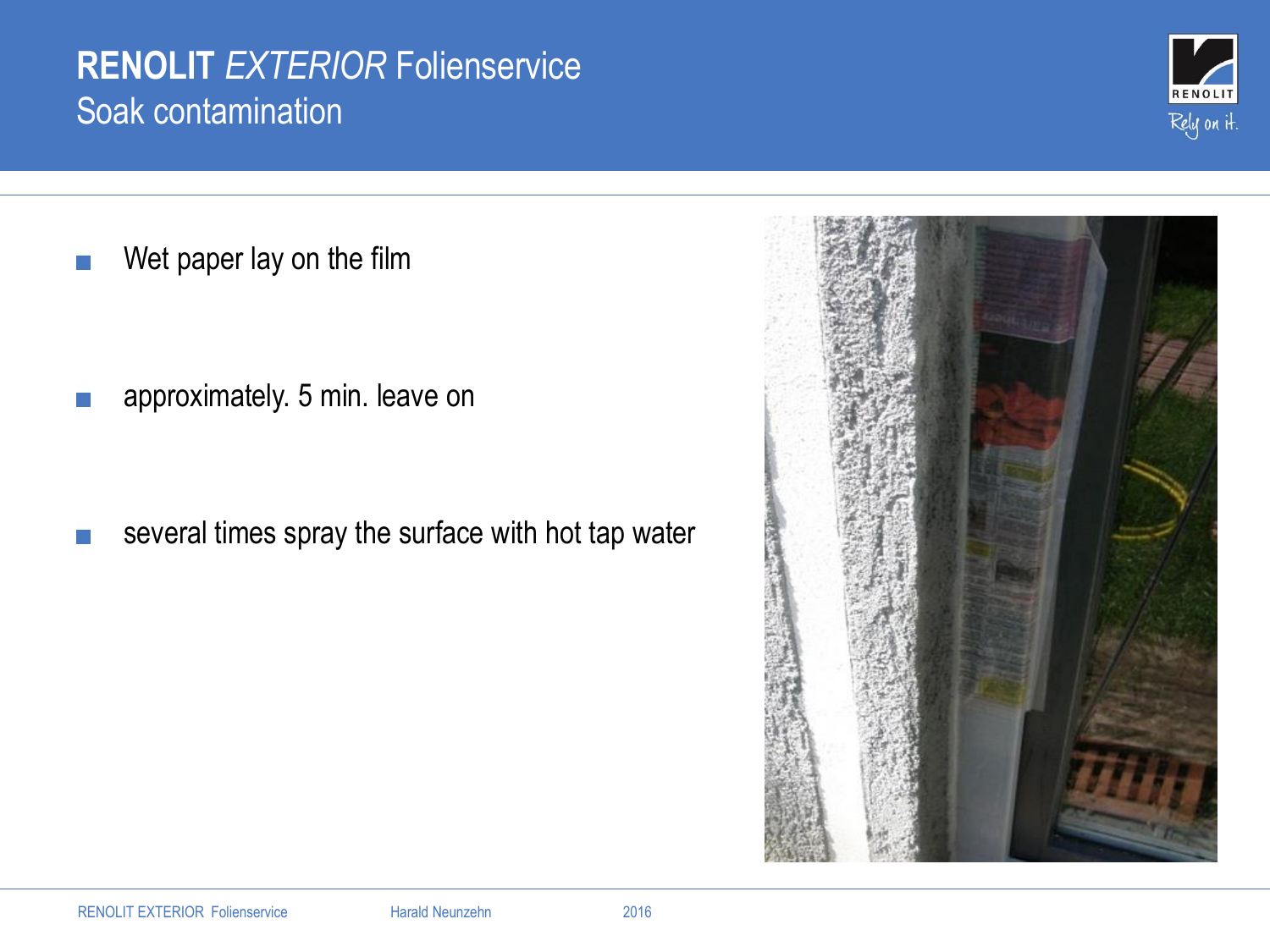# **RENOLIT** *EXTERIOR* Folienservice 2<sub>nd</sub> Cleaning

Remove paper, rinse surface again with hot tap water

Careful with a soft brush to remove the dirt from the valleys of the embossed film